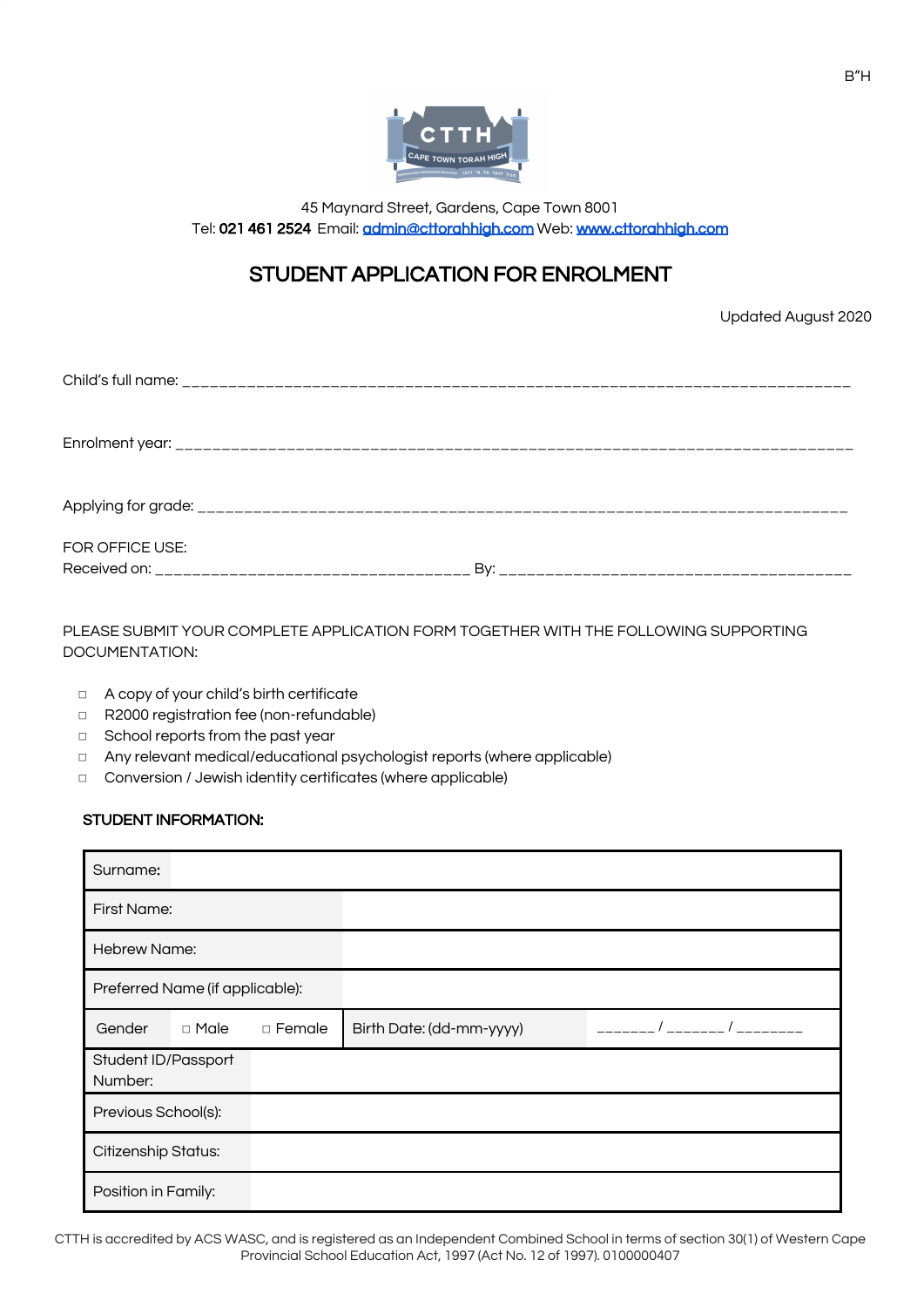| Names, ages, and<br>schools of all siblings: |                                                                                                       |                 |  |
|----------------------------------------------|-------------------------------------------------------------------------------------------------------|-----------------|--|
| Jewish Status:                               | $\Box$ Birth $\Box$ Conversion (if converted, please include a copy of the conversion<br>certificate) |                 |  |
| Home language:                               |                                                                                                       |                 |  |
| Additional languages<br>(if any):            |                                                                                                       |                 |  |
| Mobile Number (if any):                      |                                                                                                       | Email (if any): |  |

### HOME DETAILS:

| Home address:                                                                                                     |                   |
|-------------------------------------------------------------------------------------------------------------------|-------------------|
| Suburb:                                                                                                           |                   |
| Postcode:                                                                                                         | Telephone Number: |
| Congregation and<br>Rabbi/Rebbetzen:                                                                              |                   |
| List any<br>conversions in the<br>immediate family<br>(please include a<br>copy of<br>conversion<br>certificate): |                   |

# PARENT DETAILS:

| Parent's marital<br>status: | $\Box$ Married $\Box$ Divorced $\Box$ Separated |  |  |
|-----------------------------|-------------------------------------------------|--|--|
|                             | If separated/divorced, how long? _____          |  |  |
|                             | If separated/divorced, child resides with:      |  |  |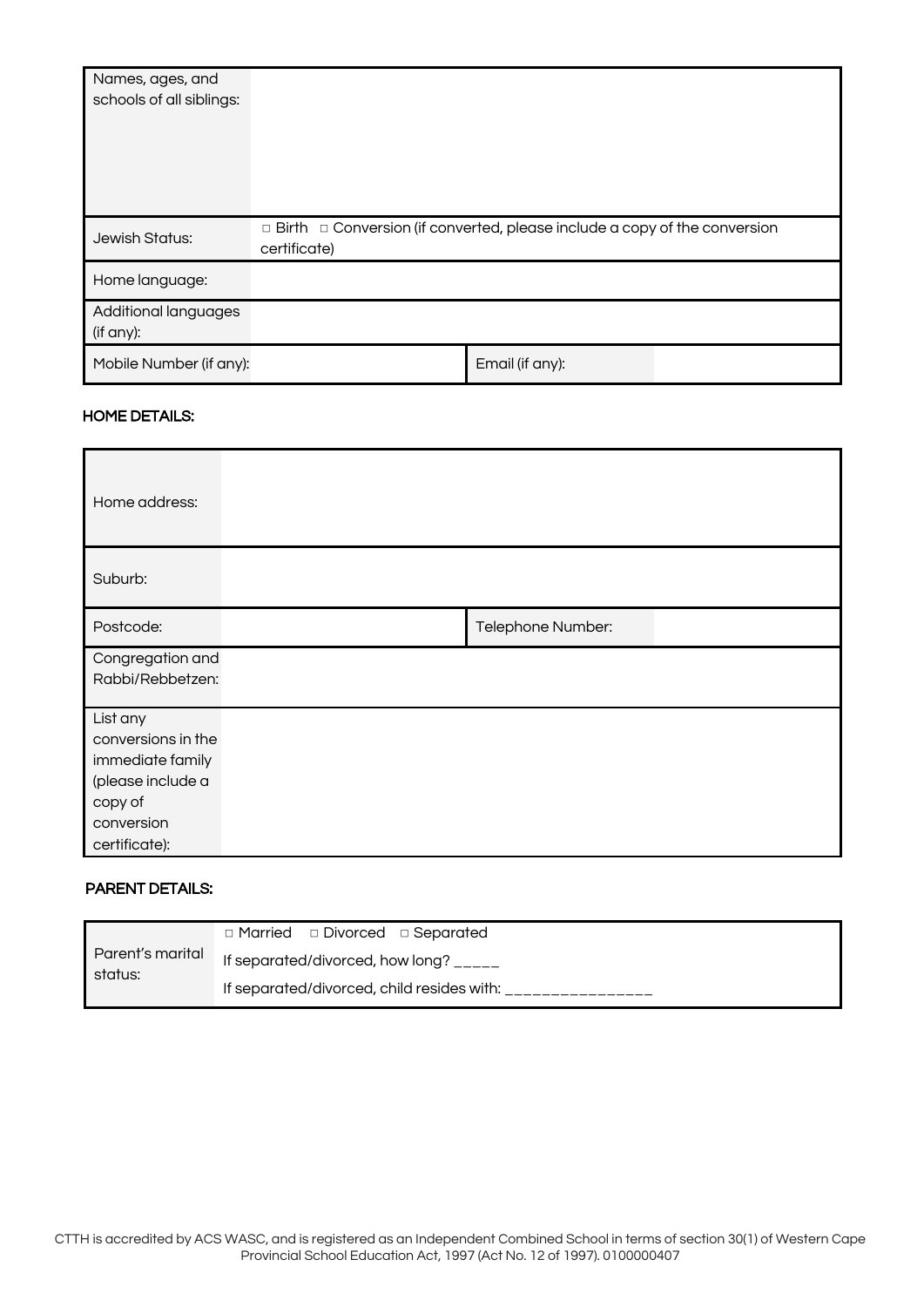FATHER'S DETAILS:

| -ATHER'S DETAILS:                                                                                                                                                                                                                         | MOTHER'S DETAILS:                                                                                                                                                                                           |  |
|-------------------------------------------------------------------------------------------------------------------------------------------------------------------------------------------------------------------------------------------|-------------------------------------------------------------------------------------------------------------------------------------------------------------------------------------------------------------|--|
| Title:                                                                                                                                                                                                                                    | Title:                                                                                                                                                                                                      |  |
| Surname:                                                                                                                                                                                                                                  | Surname:                                                                                                                                                                                                    |  |
| First Name:                                                                                                                                                                                                                               | First Name:                                                                                                                                                                                                 |  |
| Occupation:                                                                                                                                                                                                                               | Occupation:                                                                                                                                                                                                 |  |
| Employer (or<br>Business name):                                                                                                                                                                                                           | Employer (or<br>Business name):                                                                                                                                                                             |  |
| Citizenship:                                                                                                                                                                                                                              | Citizenship:                                                                                                                                                                                                |  |
| ID Number:                                                                                                                                                                                                                                | ID Number:                                                                                                                                                                                                  |  |
| Email:                                                                                                                                                                                                                                    | Email:                                                                                                                                                                                                      |  |
| Mobile number:                                                                                                                                                                                                                            | Mobile number:                                                                                                                                                                                              |  |
| Add to CTTH<br>Whatsapp<br>$\Box$ Yes $\Box$ No<br>group                                                                                                                                                                                  | Add to CTTH<br>Whatsapp<br>$\Box$ Yes $\Box$ No<br>group                                                                                                                                                    |  |
| Preferred<br>method of<br>contact:                                                                                                                                                                                                        | Preferred<br>method of<br>contact:                                                                                                                                                                          |  |
| Work number:                                                                                                                                                                                                                              | Work number:                                                                                                                                                                                                |  |
| Religious<br>affiliation:                                                                                                                                                                                                                 | Religious<br>affiliation:                                                                                                                                                                                   |  |
| Residential Address (if different than above)<br>Home:                                                                                                                                                                                    | Residential Address (if different than above)                                                                                                                                                               |  |
| Suburb:                                                                                                                                                                                                                                   | Home:<br>Suburb:                                                                                                                                                                                            |  |
| Postal Code:                                                                                                                                                                                                                              | Postal Code:                                                                                                                                                                                                |  |
| What is the highest level of education completed?<br>□ High School<br>□ Certificate (one year)<br>□ National Diploma (three years)<br>□ Bachelor's Degree<br>□ Honours Degree<br>□ Masters/Doctorate Degree<br><b>D</b> Rabbinical Degree | What is the highest level of education completed?<br>□ High School<br>□ Certificate (one year)<br>□ National Diploma (three years)<br>□ Bachelor's Degree<br>□ Honours Degree<br>□ Masters/Doctorate Degree |  |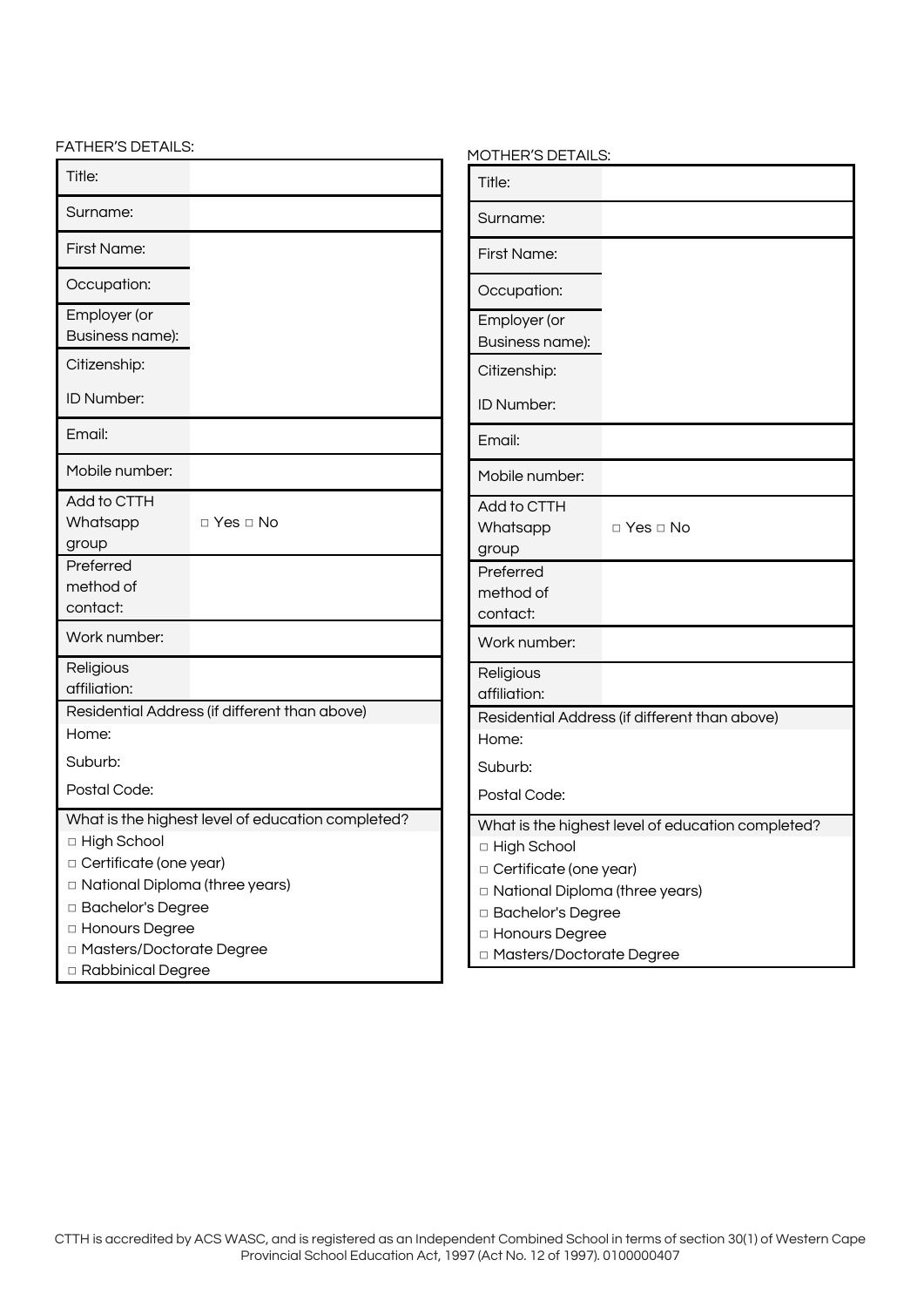## EMERGENCY CONTACT DETAILS:

| Emergency contact: |               |
|--------------------|---------------|
| Relationship:      |               |
| Mobile number:     |               |
| Home number        |               |
|                    | Home address: |
| Address:           | Suburb:       |
|                    | Postal Code:  |

### COMMUNICATION RESPONSIBILITIES:

|                           | □ Father □ Mother □ Other _________  |
|---------------------------|--------------------------------------|
| General<br>communication: | Emails (if different than above):    |
|                           | Mobile number:                       |
| Reports:                  | □ Father □ Mother □ Other __________ |
|                           | Emails (if different than above):    |
|                           |                                      |
|                           | □ Father □ Mother □ Other __________ |
| Accounts/Invoices:        | Email (if different than above):     |
|                           | Mobile number:                       |

#### FEES POLICY:

- 1. All fees are payable in advance and must be paid on time.
- 2. A non-refundable registration fee of R2000 is applicable.
- 3. One full term's written notice is required when leaving the school to avoid being liable for that term's fees.
- 4. School fees have been determined per annum. They have been divided into four terms. Fee structure conditions remain unchanged irrespective of your child's school attendance. Term 1: January, February, March. Term 2: April, May, June. Term 3: July, August, September. Term 4: October, November, December.
- 5. Sibling discount on school fees is 10% for the second child and 15% for the third child.
- 6. There is a printing levy of R330 per term.
- 7. Tuition fees do not include textbooks or workbooks.
- 8. Students in attendance for two thirds or more of the term will be liable for a full-term fee. Students who are admitted at any time during the last month of a term will be liable for one full month's fees for that term
- 9. All fees are subject to change with notification.
- 10. All reports and transcripts will be released on full payment of fees.